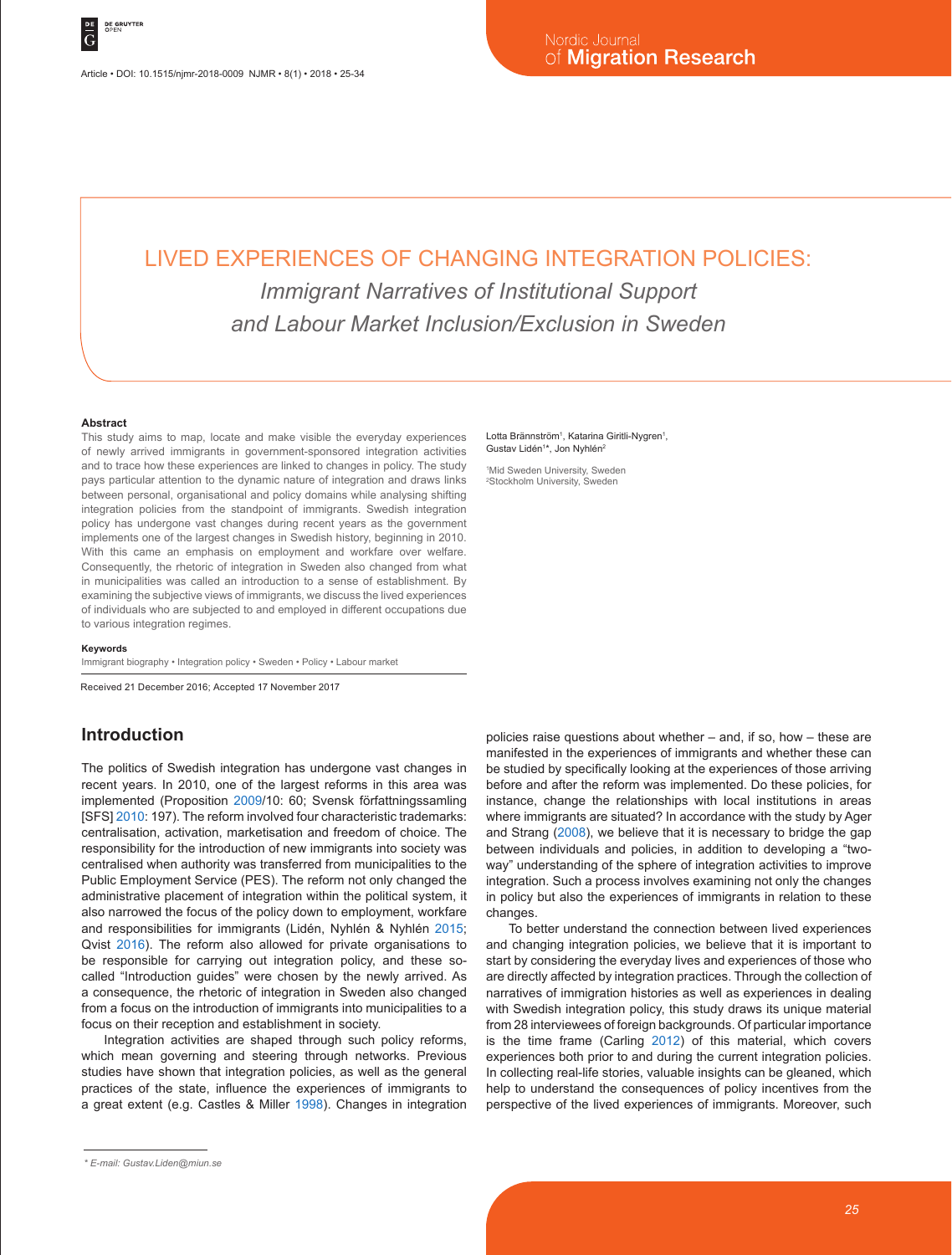insights also help to develop an understanding of how integration policies can be changed and improved.

The overall aim of this study is to map, locate and make visible immigrants' experiences of institutional integration activities and how these experiences are linked to changes in policy. With this goal, we give specific attention to the potential differences in experience that relate to the changes in policy in place when the interviewees entered Swedish society. Inspired by Dorothy Smith's (1987, 2005) work on institutional ethnography and ruling relations that direct institutional administration, we also pay particular attention to the links between personal and policy domains in analysing changes in occupations and employment over time from the immigrant perspective.

This article begins with a description of the research context. which provides a picture of how the field of Swedish integration policies has changed since it was made its own branch of the Swedish political system at the end of the 1990s. Following this, an outline of the study's analytical points of departure is presented, inspired by an institutional ethnography approach to examine the ruling relations from the immigrant standpoint. Finally, conclusions are made in relation to the aim of the study.

# **Research Background – Swedish Integration Policies**

In the history of Swedish integration policy, 1975 is an important year. In this year, a specific policy area focussing on immigrants, their rights and responsibilities, as well as their paths to inclusion in Swedish society, was created. In addition to a number of immigrant rights, the reform focusses on the fact that immigrants would enjoy the same rights as native workers (Bengtsson & Borevi 2016). While the current policy programmes may appear to treat the issue of employment status as something new to integration policy, previous research has shown this not to be the case. The 1975 reform shows that labour market integration was important from the beginning of Swedish integration policy, with the 1980s as the only exception, when general responsibility for policy-making and implementation was placed on the Immigration Board, and the focus on workfare was downplayed (Borevi 2012). Since the end of the 1990s, labour market integration has again been the focus of Swedish integration policies, though with a movement towards responsibilities rather than the right to work.

#### **Integration as a policy area**

In 1998, integration became its own policy area in Sweden as a solution to what was seen as the increasing marginalisation of immigrants. A government proposition stressed that integration policy should aim to support individuals and make it easier for newcomers to achieve self-sufficiency and participate in Swedish society. This proposition also underscores the support for democratic values and for combating discrimination (Proposition 1997/98: 16). All of this demanded a shift from what had been called "immigrant policy" to "integration policy", which not only focussed on individuals' positions in society and enhanced their rights but also emphasised their responsibilities within society (Lidén, Nyhlén & Nyhlén 2015; Schierup, Hansen & Castles 2006).

When Swedish integration politics was established as a separate policy field, gradually, integration again became predominantly a labour market issue. Although the ideology underpinning the policy of integration had already begun to change before the control of the Swedish government shifted from the Social Democrats to a right-leaning alliance in 2006, this change marked an explicit shift in Swedish integration policy. In order to highlight this policy shift in practice, the government moved the questions about integration from the Ministry of Integration and Equality to the Ministry of Labour. The first spring budget presented by the right–centre government after winning the election in the autumn of 2006 contained an integration package with specific measures to increase integration success and overcome exclusion (i.e. remaining outside the labour market). In Sweden, as in the European Union (EU) in general, integration policies were (and still are) closely linked to the European employment strategy (Hansen 2008; Larsson 2015). Paid work is seen as the (only) path to inclusion in society, and the concepts of social inclusion and exclusion are constantly repeated in the EU's social and employment policy to explain an individual's status, e.g. as in the Europe 2020-strategy (European Commission 2010). After this re-focus on labour market integration in 2006, emphasis was placed on the workfare programme, which proposed that if newly arrived immigrants were given the opportunity to quickly enter the labour market, the risk of exclusion would be lessened. The government stressed that workfare should be aimed at new arrivals (Dahlstedt 2009: 31).

# **Re-centralisation and marketisation of integration policy**

As a way to strengthen the focus on labour market integration, the establishment reform was introduced in 2010. The reform was designed to enable immigrants to more quickly establish themselves in society.

The introduction of the establishment reform meant that the responsibility for immigrants and the integration policy was transferred from municipalities to the central government, more specifically, the national employment agency (Proposition 2009/10: 60). The reform also involved a rhetorical shift: The former purpose of "introduction" was replaced with the "reception" and "establishment" of new arrivals, the responsibilities of immigrants were increasingly stressed (Ugland 2014). The shift in policy also meant that more agencies and actors than ever before would be involved in establishing newly arrived immigrants in Sweden, including the employment agency, the Swedish social insurance agency, county administrative boards, local municipalities and additional organisations offering job qualification and portfolio training. Different projects and activities to help immigrants establish themselves in their new lives are part of an introduction plan, which is to be created together by a newly arrived immigrant and an employment agency officer (Larsson 2015). In an introduction plan, specific measures and activities to help the immigrant become more employable are formulated, such as instruction in Swedish language, preparatory studies, vocational training and other employment-oriented measures that relate to introduction initiatives (Proposition 2009/10: 60).

The establishment reform also brought the responsibility of implementing the integration policy in the marketplace and added an element of freedom of choice. The reform marked the rise of "introduction guides" or companies chosen by newly arrived immigrants to aid them in their job searches (SFS 2010: 197, paragraphs 11 and 12). Private companies developed prominent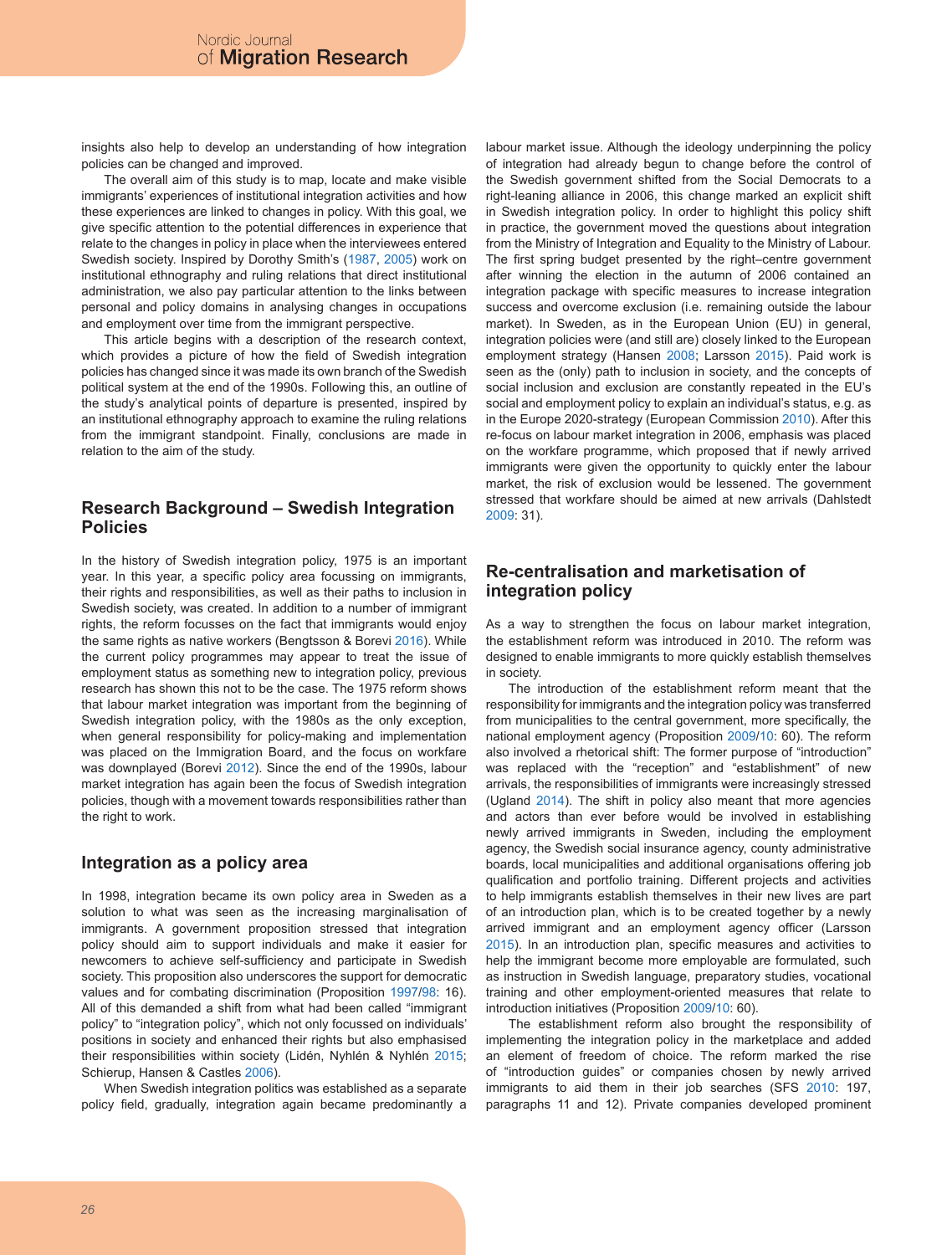roles in the integration process as financial support for newly arrived immigrants was linked to participation in various activities that could help to make new arrivals more employable. Larsson (2015) has shown how the introduction guides' reliance on results-based forms of compensation forced them to encourage newly arrived migrants to work instead of study, even though this is not considered to be beneficial for new arrivals. Moreover, Larsson (2015) discusses how quasi-markets created in connection with the establishment reform have led to insecure employment and income. Overall, the introduction guide system has been much criticised (Riksrevisionen 2014a). Companies operating in the integration market were not closely monitored, and thus, an ineffective governing system that could even work against the stated aims was created (Lidén, Nyhlén & Nyhlén 2015). Unsurprisingly, the introduction guides were discontinued by the government in 2015.

In sum, the direction and organisation of integration policies in Sweden have undergone many changes over the past 10 years, particularly in the aftermath of the establishment reform. While introduction guides have been discontinued, it is still unclear as to how policy will continue to develop. Newly arrived immigrants have to navigate a context that has been described as difficult to understand, raising many questions and problems for individuals.

### **Theoretical Points of Departure – Integration from the Immigrant's Standpoint**

Theoretically, we are inspired by the work of Dorothy Smith (2005), who argues that research on ruling relations should start from the perspective of lived experiences, including the examination of how situations in everyday life, professional practice and policymaking are connected. Smith argues for the need, when researching governance relationships, to start with voices that have been historically excluded from professional discourses, which form a kind of conceptual currency of ruling (i.e. in terms of managing, organising, administering, etc.). Smith (2005) argues that the discovery of excluded perspectives provides a point of departure for investigating how institutional processes shape the everyday worlds in which people live and act. When it comes to integration policies, the experiences of immigrants could be understood as such a departure as these voice have not been in focus historically when making policy decisions. In adopting a similar approach, we use the ways in which immigrants themselves describe their experiences of the integration systems as our point of departure. More specifically, we want to explore the social organisation of changing integration approaches from outside institutionalised discourses. By this, we refer to the perspective of outside ruling positions of both policymaking and policy enactment and how the implications of policies will influence integration. Research that has focussed on immigrants' positions in the labour market from a more critical perspective has highlighted the various forms of exclusion, such as discrimination and beliefs about "the other", which also exist within institutions such as the PES and affect how immigrants are positioned in the labour market (e.g. Larsson 2015). The classification system inherent in the Swedish integration policy is very specific in that it identifies immigrants as a pre-defined group based entirely on what they are not, i.e. "Swedes" (see also Kamali 2005). This creates certain preconditions for the institutional relationships between immigrants and officials: PES officials and private actors meet individuals labelled "immigrants" who are supposed to be integrated into society, and the PES officials

and private actors – not the immigrants themselves – are supposed to decide on how to integrate them (Larsson 2015). The experiences of immigrants can thus be viewed as taking place on a terrain full of generalisations, though these generalisations never fully represent them. The experiences of an individual represent not merely "a case" but an entry point into the workings of institutions that produce the generalised and abstract characteristics of contemporary societies (Smith 1987: 157-158). Such generalised and abstract characteristics are produced by, e.g. policy, administration, production and managerial control, which together constitute the institutional order. Different integration policy initiatives usually result in a large number of initiatives that aim to increase integration. However, it is often the case that such initiatives take the meaning of integration for granted, particularly the relationship between employment and integration, though the relationship is not that simple. Different forms of segregation and discrimination, living conditions and influence are other important dimensions to consider when studying and understanding integration projects (Dahlstedt 2009; Kamali 2005; Schierup 2006). Many immigrants suffer under the broader changes in the labour market such as transformations of the industrial and business structure and employers' general weakened positions. Previous research has also showed how a labour market that includes a high proportion of immigrants could be seen as a "buffer" labour market that has poor employment conditions, low wages and a high level of uncertainty regarding gaining employment (Mulinari 2006). Local differences in the labour market, business structure, access to finance and the willingness to include foreigners also affect the possibility for foreign-born workers to get jobs or start businesses and be included in society (Andersson 2016, Behtoui & Neergard 2010). In addition to such conditions, variations in preconditions and established policies at the local level also influence how administrators enforce policy (Lipsky 1980). Structural inequalities are produced when these inequalities are incorporated into the organisation and formation of work. For example, previous studies have shown that entrepreneurship among people with foreign backgrounds is often established within the context of what has come to be described as ethnic enclave economies (Slavnic 2007).

Immigrants' experiences of coming to Sweden and their various interactions with the integration system, as well as their different occupations, speak about the ruling relations within the field of integration. In Smith's account, integration as a social relationship is not only an abstraction, it is also always concrete activities and experiences. The aim of this study is thus to map out the actual linking and coordinating of activities and work processes in different locations and at different levels of the governments in order to capture the activities in which the ruling relations are grounded. Therefore, our point of departure is that the changing policies in integration should be investigated in the everyday lives of immigrants.

#### **Method, Material and Analytical Strategy**

The empirical material of our study was gathered as part of the "Migration to Work" research project, which was funded by the Swedish Agency for Economic and Regional Growth and the County Administrative Board of Västernorrland (Brännström *et al*. 2016). The research project began in 2015 with the aim of exploring immigrants' experiences of reception, institutional support and work life in the county of Västernorrland in Sweden.

The study participants were partly approached through recommendations from various municipalities in the county and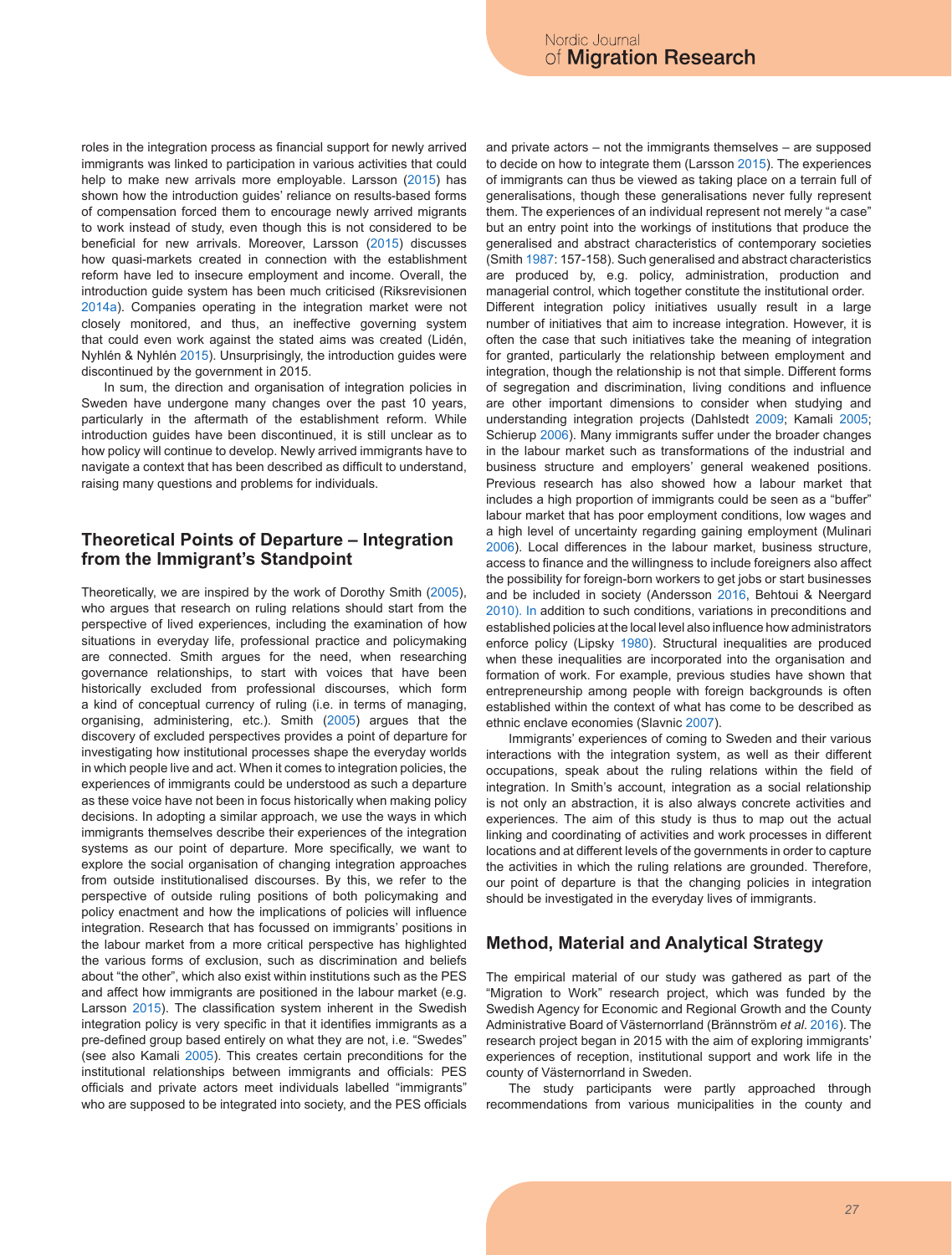partly through private networks and non-profit associations. In the initial phase (autumn 2015), the municipalities of the county were informed of the project and were asked to nominate candidates for the study. Giving that information, we particularly stressed that we wanted the participants nominated to reflect the different conditions that immigrants might meet depending on their individual situations. This meant achieving a gender balance, reaching a balanced distribution between county municipalities and between urban or rural environments, balancing of differences in age, education and occupation, as well as differences in the length of time since the person received a residence permit. Since the municipality channels mainly provided male participants, special women's networks assisted in the project. In addition to this, we used our own private networks to nominate participants to our study. Prospective interviewees were initially contacted by telephone, and a presentation of the project was given. Subsequently, written information about the project was distributed, mainly via email, but also via traditional mail when requested. The interviews were conducted in between November of 2015 and May of 2016 in private conversation rooms at an easily accessible location for the participants. Before the meeting, the interviewees were informed about the project and their rights to decline participation and withdraw from it at any time during or after the interview.

Altogether, we interviewed 28 individuals from foreign backgrounds. We recorded and transcribed approximately 20–80 minutes of conversation with each participant. The project does not aim to reflect some form of representativeness. However, since we wanted to be sensitive to the complexity of integration, our goal was to include people with different backgrounds. Table 1 describes the diversity of our informants based on a number of different categories.

All participants had permanent residency when the interview was completed, and they were residents of Sweden for a minimum of 2½ years and a maximum of 18 years. The length of residency in Sweden differed quite a lot among the interviewees, which has consequences for how they, from the lens of the present day, talk about the barriers or facilitators they came across when they arrived. We also already know that immigrants tend to become more critical of policies after a longer period of residence. Our analysis is consequently, based on narratives of both ongoing and past events from multiple standpoints, but because of different arrival times, their narratives illustrate both localised and centralised forms of integration assistance. As Table 1 shows, 15 of our informants came to Sweden after the establishment reform was implemented, while 13 of them arrived before. Their narration of the integration practices they experienced reveals important knowledge about the ways in which new policies are implemented locally, from the point of view of those who have lived through the shift.

As mentioned earlier, our study focussed on the immigrants' lives in Sweden. The research participants gave their own accounts of their experiences within their own frames of reference (Rosenthal 2004). The interviews were conducted in Swedish, which required language adjustments and reflections as to the meanings and connotations of different words for both the participants and the researchers. Although this process somewhat limited the project, the advantage to not using an interpreter was that the interviews represent direct conversations between two people.

The first phase of the interview focussed on the participant's background, including his or her country of origin, prior education or *Table 1. Information on participants*

| <b>Characteristics</b>              | <b>Categories</b>                                                   | Number of<br>participants |
|-------------------------------------|---------------------------------------------------------------------|---------------------------|
| Gender                              | Female                                                              | 13                        |
|                                     | Male                                                                | 15                        |
| Education                           | Less than upper secondary<br>school                                 | 15                        |
|                                     | Upper secondary school or<br>more                                   | 13                        |
| Age                                 | $18 - 30$ years                                                     | 11                        |
|                                     | $30 - 50$ years                                                     | 15                        |
|                                     | >50 years                                                           | $\mathfrak{p}$            |
| Country of origin                   | Countries in Africa (Sudan,<br>Eritrea, Somalia, etc.)              | 12                        |
|                                     | Countries in Asia (Syria,<br>Kurdistan, Iran, Afghanistan,<br>etc.) | 15                        |
|                                     | Other                                                               | 1                         |
| Length of<br>residence in<br>Sweden | 2-5 years (arrived after the<br>reform)                             | 15                        |
|                                     | 6-18 years (arrived before the<br>reform)                           | 13                        |

occupation and year of arrival in Sweden. The next phase focussed on how the informant experienced living conditions in Sweden, including both opportunities and challenges. Thereafter, questions as to the labour market and education were raised concerning job opportunities and possibilities for education in Sweden, as well as experiences with government organisations, including both the PES and municipalities. Finally, the conversation transitioned to the immigrants' viewpoints on their local communities.

Apart from the types of institutional support the informants had received, we were also interested in the activities that they participated in during their initial arrivals in Sweden. The narrative interview method we used was based on a thematic framework that focussed on work life and labour market issues, contact with the government and agencies, opportunities, education, obstacles and challenges, living conditions and places of residence (see e.g. Squire 2013). We sought to learn the details of the participants' work and activity-related experiences, including their knowledge and particular interests. The selection of interviewees mentioned or quoted in the results section of this article was mainly based on how clearly their answers spoke to the themes of the study.

The following section addresses the material collected from the immigrants' narratives, with particular attention given to the temporal dimensions of their comments. We divided Swedish integration policy into two phases, with the introduction of the 2010 establishment reform serving as the dividing line. In approaching the material, we looked specifically for potential changes in how their experiences were reported in relation to the different integration policies that were currently active at the time (i.e. before or after the establishment reform). This approach not only made comparisons possible but also allowed for the analysis of perceived changes in integration policies among those who had lived for a longer period of time in Sweden than others.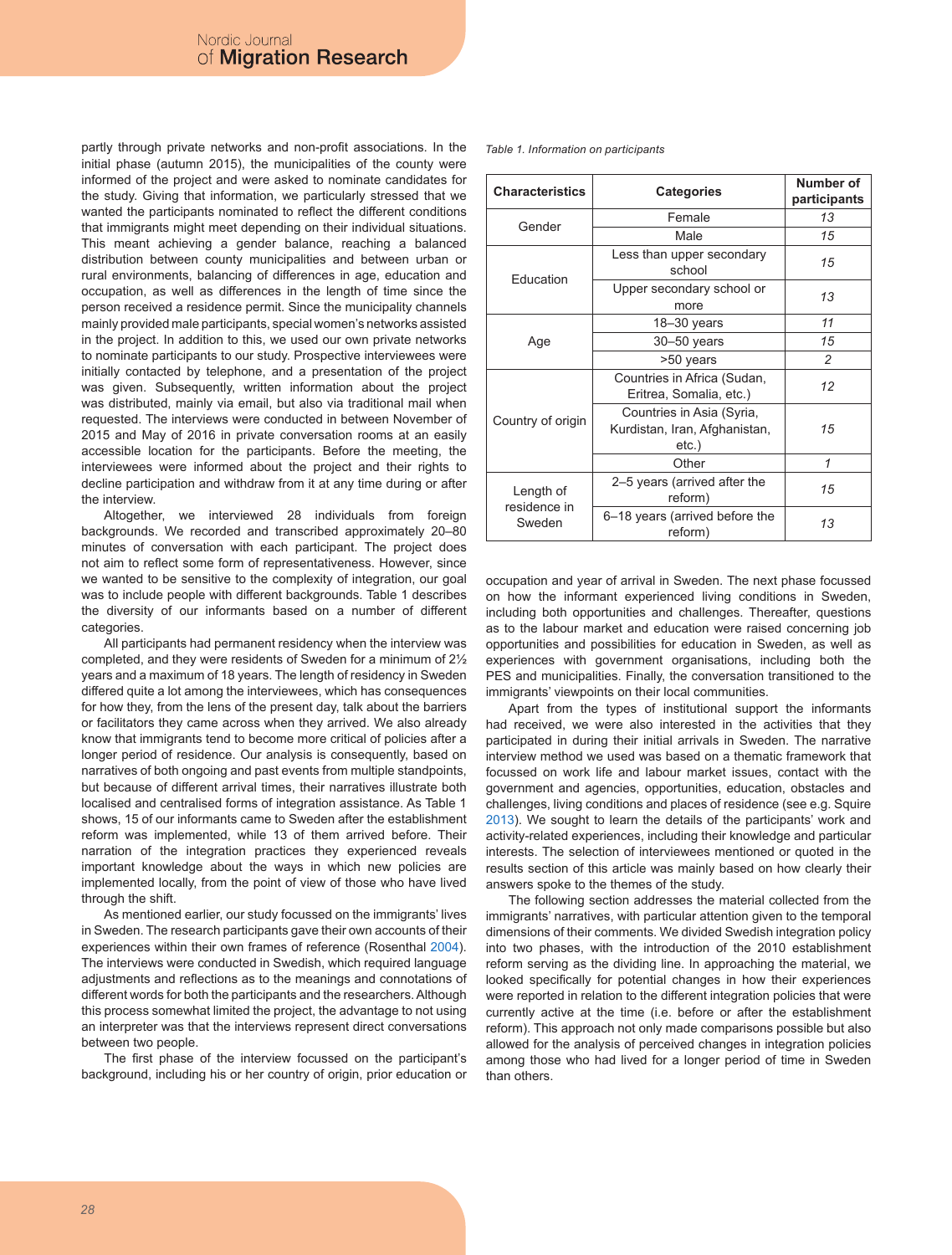#### **Changing Integration Policies as Lived Experiences**

Integration policies create various introduction activities, such as entry recruitment incentives, new start jobs, training and other individual recruitment incentives. Different policies also create different positions for immigrants, as well as different definitions about the beginnings and the formal completion of the integration process. Depending on the period in which the participants in this study arrived in Sweden, different integration measures for work were in practice. Both before and after the establishment reform, there were jobs within the integration services industry open for new Swedes that some of our informants have had. However, the labels of these jobs and employment statuses have changed over time. The different names of these integration jobs also speak about the shifting focus of national integration regimes and their local implementations. With the introduction of the establishment reform, a completely new market was created, and many of the participants gained employment in the form of an introduction guide. However, in 2015, this possibility disappeared when the government abolished it. Such shifts in policy placed participants in periods of unemployment during the reorganisation of integration work, though some occupations disappeared or were reformulated.

A close reading of the participants' narratives also reveals differences in the categorisation and naming of actions and experiences between those who began their introduction before 2012 and those who began after the establishment reform. The participants who came to the country after the establishment reform was implemented make the policy shift visible by highlighting the significance of the PES and personal administrators. This differs from the narratives of those who came before the establishment reform, which do not describe the PES as significant. Instead, those who arrived earlier speak of repeated experiences of poor support from administrators. This group also highlighted the importance of the work done by the municipality. Since the reform shifted responsibilities from municipalities to PES, this was, of course, expected. Of greater interest is how this shift affects the relationship between immigrants and institutional actors. There are also different professional discourses that are activated at the PES and the municipality, and this study's analysis shows how our interviewees were positioned differently in relation to the PES and municipalities depending on the policy in place when they arrived. Those who were initially placed under the responsibility of a municipality do not speak of the same difficulties as other groups in areas such as how to handle issues of housing, childcare and school, but they discuss their trouble in receiving help from the PES. According to Smith (2005), this could be understood as a policyshaped change of the actual workings of the institutions. For those entering the country after the reform, some participants reported that they were satisfied with the PES administrator's work. These specific participants arrived at the time of the establishment reform, when the PES held the main responsibilities of integration, and their narratives contradict reports of certain shortcomings found in previous studies of the reform (Riksrevisionen 2014b; Statskontoret 2012).

Valuable narratives concerning the transition from one policy to another can be collected from those participants who originally encountered the prior system but remained as clients in the subsequent one, as in the following interview:

When I initially came to Sweden, I was offered municipal introduction compensation for 1½ years. Then I received an offer from the municipality, and first, I worked as a refugee guide, and after a while, I worked as an integration officer. After 2 years […], they said, 'Sorry, […] there is a shortage of work, and the public employment services have taken over [work with] all the refugees,' and since then, I have been unemployed… I got a job at an employment agency training for about 1 year to be a coach and give language support. After that, we had no newly arrived [immigrants and refugees], so I was unemployed for a while. Then I received an offer from an introduction guide company […]. I worked there for 2 years and received permanent employment, but then the labour office cancelled the introduction guide service, and I am unemployed again. (Participant 4)

The foregoing passage speaks about the variety of changes experienced by a real person tied up in the complexities of changing integration policies. The person telling the story arrived in Sweden at a time when integration (or "introduction") was the municipalities' responsibility. After finishing the introduction, the participant was offered employment in the form of integration work. After the initiation of the reform, a new labour market sector was established with the focus of helping immigrants. Thereafter, this market was abolished. The way the participant explains the changing labels of the work reveals how different responsibilities for and understandings of integration are actualised in different policies.

The establishment reform required authorities and local municipalities to cooperate to establish migrants in the labour market faster and more efficiently than ever before. However, previous research suggests that such cooperation has, to a certain degree, been artificial (Lidén, Nyhlén & Nyhlén 2015), partly due to contradictory governing models between public and private actors (Qvist 2016). Although not explicitly expressed, the coordinating problems that have been pointed out elsewhere (e.g. Riksrevisionen 2014b; Statskontoret 2012) exist also in this material. Our analysis reveals that, from the perspective of immigrants, the degree of local organisation and the collaboration between authorities and the municipality vary significantly, and such collaboration has consequences for immigrants' everyday lives. One participant that belonged to the early group when the PES took responsibility for the establishment states this:

It was not that good during that time… For example, I believe that the PES did not have sufficient information about the establishment programme… (Informant 15)

This represents just one other example of how the transference of power and responsibility from one actor to another was far from seamless. Another challenge immigrants themselves relate is in understanding the policy sector and its varying responsibilities. In one interview, a participant expressed the following observation: The PES and the municipality are almost the same. (Participant 20)

If public officials themselves are not certain about how responsibilities are divided (e.g. Lidén, Nyhlén & Nyhlén 2015), of course, the clients, those who are greatly affected by this system, have a hard time understanding it.

#### **Local context and institutional practices**

Local political figures are important within the migration field (Caponio & Borkert 2010; Lidén & Nyhlén 2015). Recent research acknowledges the necessity of discretion at the local level in the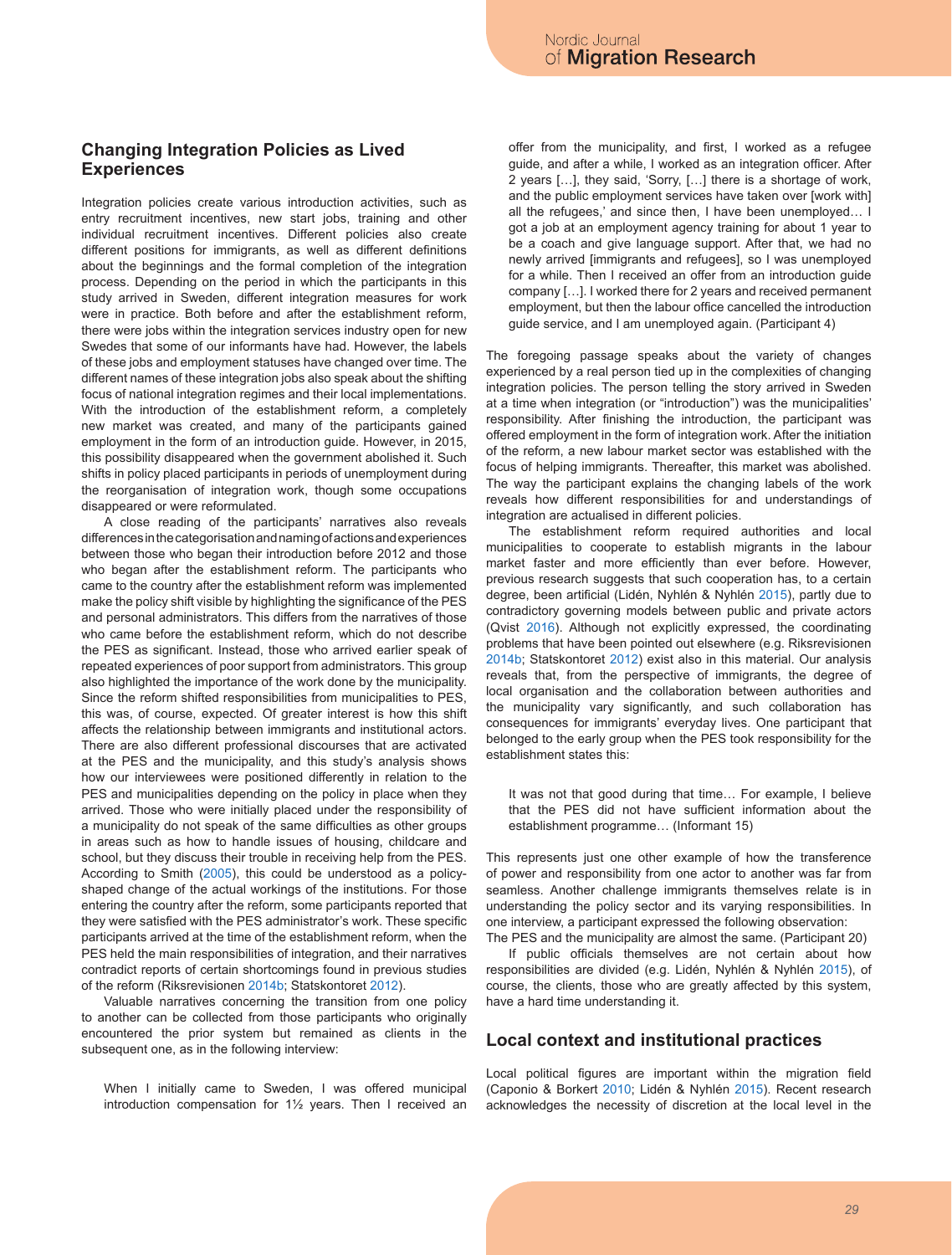design of local policies, but local communities are also important in a different sense. The circumstances of a person's daily life are, of course, dependent on the aspects of civic life that one encounters. This study found certain location-specific differences between municipalities, which also can be related to the temporal dimension before and after the reform, whereas other aspects are not influenced by this factor.

One informant who arrived in Sweden roughly 1 decade ago and resided in one of the smaller municipalities within the county of Västernorrland stated that local integration policies were designed during the time when municipalities were responsible for integration activities. The interviewee describes a typical week:

We studied Swedish in the morning, and then we had activities three times a week. We were on visits to the church, to the local newspaper, to the rescue service, and to the museum. And we talked and practised Swedish [all the time]. (Participant 4)

Here, the participant expresses an almost idyllic sense of the local integration work. Other narratives from the introduction programmes during this time corroborate this feeling and refer to the ways in which networking with officials within a municipality helped to create opportunities for immigrants:

…everybody knows who I am here, politicians, the municipal Chief Executive. (Participant 2)

Another interviewee who came to Sweden and resided in a smaller municipality as a resettlement refugee roughly 6 years ago spoke of the support received when first entering the county:

They particularly helped me when I came [to the municipality]. They came with me to the Tax Agency to get an ID card and [helped me] with… a medical health check-up. (Participant 5).

Since several interviewees had lived through changing integration policies, their own reflections on the everyday practice constructed by local circumstances had shifted. One participant compared the previous system with the situation during the establishment reform, stating that during the phase with private enterprises operating within the establishment reform, it was impossible to receive help from private introduction guides:

Some [immigrants] just [sit at the introduction company] looking at the Internet and drinks coffee… we are not happy with the inactivity. (Participant 4)

The statement from another participant, also related to the more recent integration policy implementation, further explores this point:

PES is like an industry… It does not work and they are not helping… They divide people by who can speak Swedish and who cannot. (Participant 25)

The metaphor in which the PES process is compared to an industrial process could not be further away from the pastoral description of how introduction programmes were viewed in the smaller municipality. The idea of dividing clients into different groups based on their language skills in Swedish is efficient but also symptomatic of the larger PES organisation, which has a national and not local mission. However, this description can be contrasted with narratives from participants who received help within the framework of the establishment reform. One participant refers to the PES as helpful but points to other problems of an administrative nature:

My previous administrators, three to four different people, have been really nice, they have helped me a lot. But the new administrator does not know Swedish law and cannot help me. (Participant 27)

Although an economy of scale creates greater economic efficiency, it engenders the risks that the specific needs of individuals can be harder to meet, and local adjustments might be more difficult to perform.

A few conclusions can be reached in relation to the local context and institutional practices. Almost idyllic descriptions from the local and small-scale introduction programme are visible in the material. Particularly in smaller municipalities, this appears to be one way for immigrants to both reach an understanding of the local civic life as well as make profound connections in the local society. Hence, this exemplifies how officials at municipalities take on a role that might be difficult to delimit, since they function more as community builders in a general sense (Nalbandian 1999; Paquet 2015). Even if optimistic narratives are visible among those arriving after the introduction of the establishment reform, others refer to much gloomier situations. This partly relates to large organisations that have limited discretion to make local adjustments (Larsson 2015).

### **The crucial and temporal role of institutional actors**

The material from this study also speaks of the importance of the administrator's role in the immigrant establishment process, particularly in terms of how an administrator's actions and behaviours influence an immigrant's contact experiences with authorities (Lipsky 1980). The majority of the participants state that they received satisfactory support from concerned authorities, which stands out as the main reason for the immigrants' perceptions of such institutions. The administrators' support and their efforts to arrange a job, training and education are described as important. The visibility of collaboration between authorities and municipalities is another aspect mentioned in the material that may have had an influence on the individuals' images of authority.

A close look at the material reveals the extent to which experiences of different administrators' support changed over time for the immigrants. Several interviewees spoke in a positive manner about their situation when the municipalities had the responsibility of implementing integration policies. Responding to a question about experiences with the people from the municipality, one participant stated the following:

I believed that they all were great, they were all committed. All tried their best; they really took their job seriously. (Participant 28)

In contrast, help from the PES is described more critically. One informant who had been in the country for roughly a decade emphasised that the PES had not been helpful at all, which was a sentiment shared by other participants as well. Several interviewees who had lived in Sweden for longer periods of time spoke to the notion that the system can be often perceived as restrictive, and that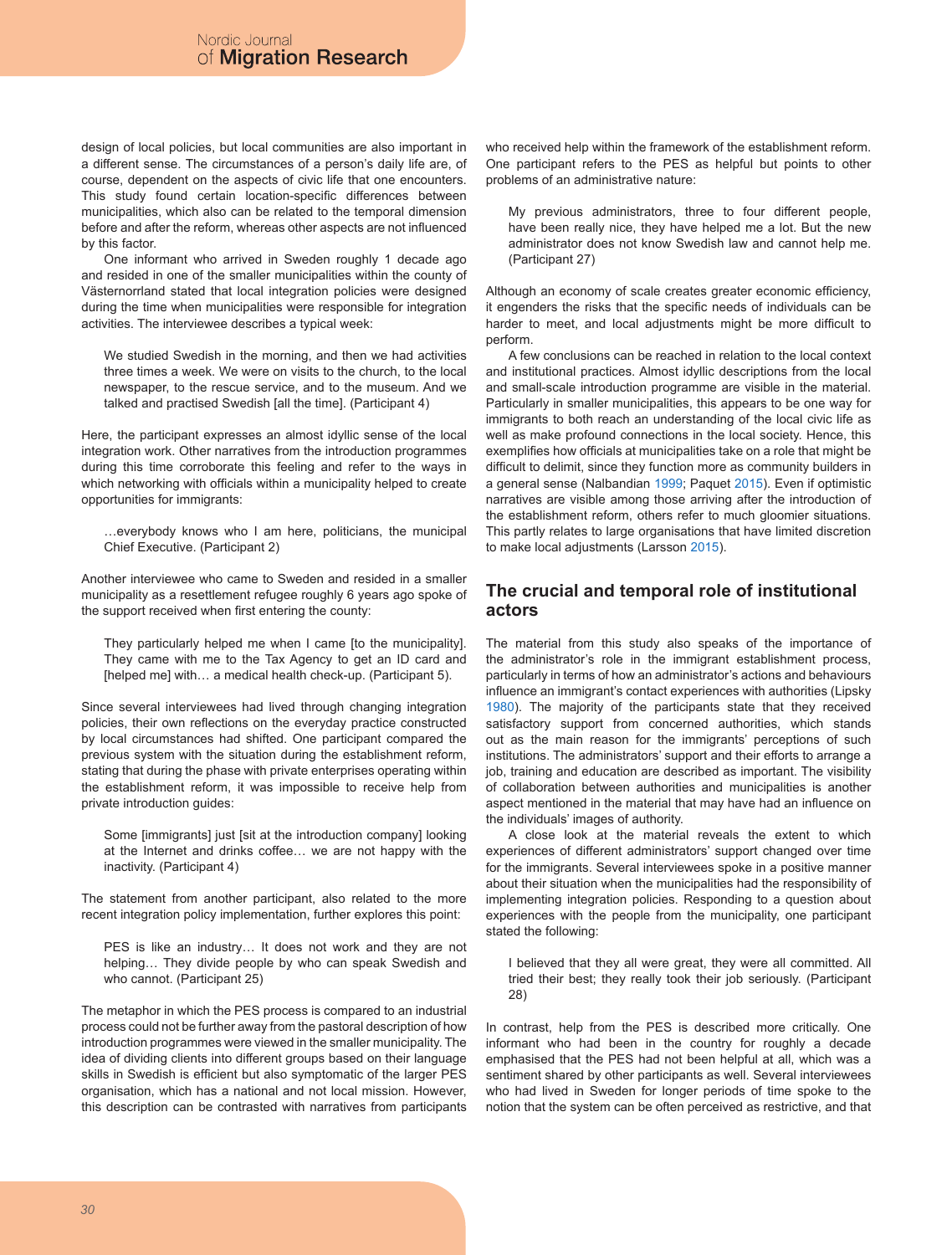a fear of making mistakes or losing the right to compensation as a result of not doing what is requested limits one's choices with regard to occupation or studies. These individuals expressed a conflict between what was required and what they personally wanted, as well as how a great respect for authorities and the rules concerning daily subsidies affect these choices. The following statement speaks on how such a situation might develop*:*

I don't know whose mistake or whose fault it is, but when I came to Sweden and the municipality offered me a job, I accepted. I quit high school and got this job [...], but the job had no future. (Participant 4)

Thus, since the work of local administrators is evaluated by the degree to which they can decrease unemployment and help people to get jobs, the objectives that influence the local administrators' work can lead to goal conflicts. One participant who arrived during the time of the new integration policy pointed out the following:

I had a supervisor at PES who helped me to start study and get activated (…) administrators, both at the Public Employment Service and the municipality, are really important. (Participant 12)

Even though the PES is generally described more positively by those who arrived later on, the role of the municipality is also emphasised as particularly important. Participants who came to Sweden after the reform highlight the municipalities' work as particularly integral in its focus on various kinds of education and courses. Swedish for immigrants (SFI) and the introductory language and culture course provided for all immigrants are often discussed in a positive manner, but other forms of courses and actions wherein municipalities were helpful were also mentioned. At the same time, the material of this study also suggests that the introduction system often did not seem to differentiate between the various immigrants and their previous experiences. That is, at least in certain narratives, the immigrants are considered more or less as a single group.

Several participants received support in the form of help from the municipalities, which they emphasise as helpful and important. Interestingly, this part is often described as a quite unproblematic process, even given the current situation of apartment shortages, particularly in cities. One young woman depicts the process of finding an apartment for her family:

We told them [the municipal housing company] that we are a family and that we could not be lodgers in someone else's apartment… and they got an apartment for us. It was a four-room apartment. (Participant 21)

In conclusion, although municipalities did not have the general responsibility of implementing integration policy, municipal support was regarded as crucial irrespective of how the political framework changed. The crucial role that local officials can take has been stressed elsewhere, and similar tendencies are found in this study. More concretely, such patterns are related to the fact that a municipality has a general responsibility for all its citizens. Despite the centralisation of integration policies, municipalities continue to function as the key actors for work training, social needs and assisting with housing issues for immigrants. To some extent, both municipalities and their officials take on the role of policy innovators by disregarding certain institutional constraints and developing practices concerning the evolution of integration policy (Paquet 2015).

### **The stabilisation of segregation and precarious labour market positions**

A core activity that has been central to Swedish integration policy for a long time is work training. Many of the participants of our study have been directed to such activities, often on several occasions and at different places. The material shows work training to be a recurrent theme in Swedish integration, both before and after the establishment reform. Several participants describe how they have moved from internship to internship without it ever leading to employment. One interviewee, though now employed, criticised the system of work training because it seldom led to a job, arguing that for work training to have a purpose, "It must lead to something…". In addition, this participant states the following:

It's cheap, very cheap for them, because they do not have to pay that person. It gives them a free worker for a month, sometimes two months. Some work six months. And after that, you think you're going to get a job, but then they say 'unfortunately, we do not have jobs right now, but we'll be in touch as soon as the situation changes'. Then you will never hear from them again. It has happened several times. They make use of people, so I have not had an internship, that's why I refuse now. (Participant 24)

From the perspective of those who arrived in Sweden more recently, regarding the recommendations from the PES, one participant says the following:

They say that perhaps in the future you will get a job, but first I need to continue with work training… (Participant 16)

While many interviewees in the study voice opinions about work training, it is hard to identify any clear differences in perspective compared to when they came to Sweden. Some participants discussed work training as part of their everyday occupation to this day. Some of our interviewees expressed the belief that employers do not want to hire people from other countries, that immigrants are considered merely temporary workers or trainees. Following Smith (2005), this could be seen as another kind of ruling relation that produces work training as an institutional form or position that does not necessarily lead to future employment.

Nonetheless, work training remains, irrespective of the time frame, a central part of Swedish integration policy, and there are several reasons for this. First, work training has been an established part of Swedish integration policy for a long time and represents an essential phase that must be undertaken by immigrants, regardless of its potential to produce a stable job. Second, the material in this study speaks about such training as being organised by public actors, often within municipal organisations. Work training, from the experiences of the immigrants we interviewed, is a specific dimension of integration policy that was discussed in similar ways, regardless of when the informants arrived. The aim of the reform was to increase the focus of the labour market, but experiences from this interview study do not indicate any success. Stories of participants being hired out as cheap labour appear to have increased without a discussion on how this could lead to employment.

In relation to work training, the labour markets that participants encountered also differ. In the county's largest city, some immigrants operate within the catering and retail sectors or within more publicdriven areas, such as the education sector. In general, working or receiving work training within the private service sector is not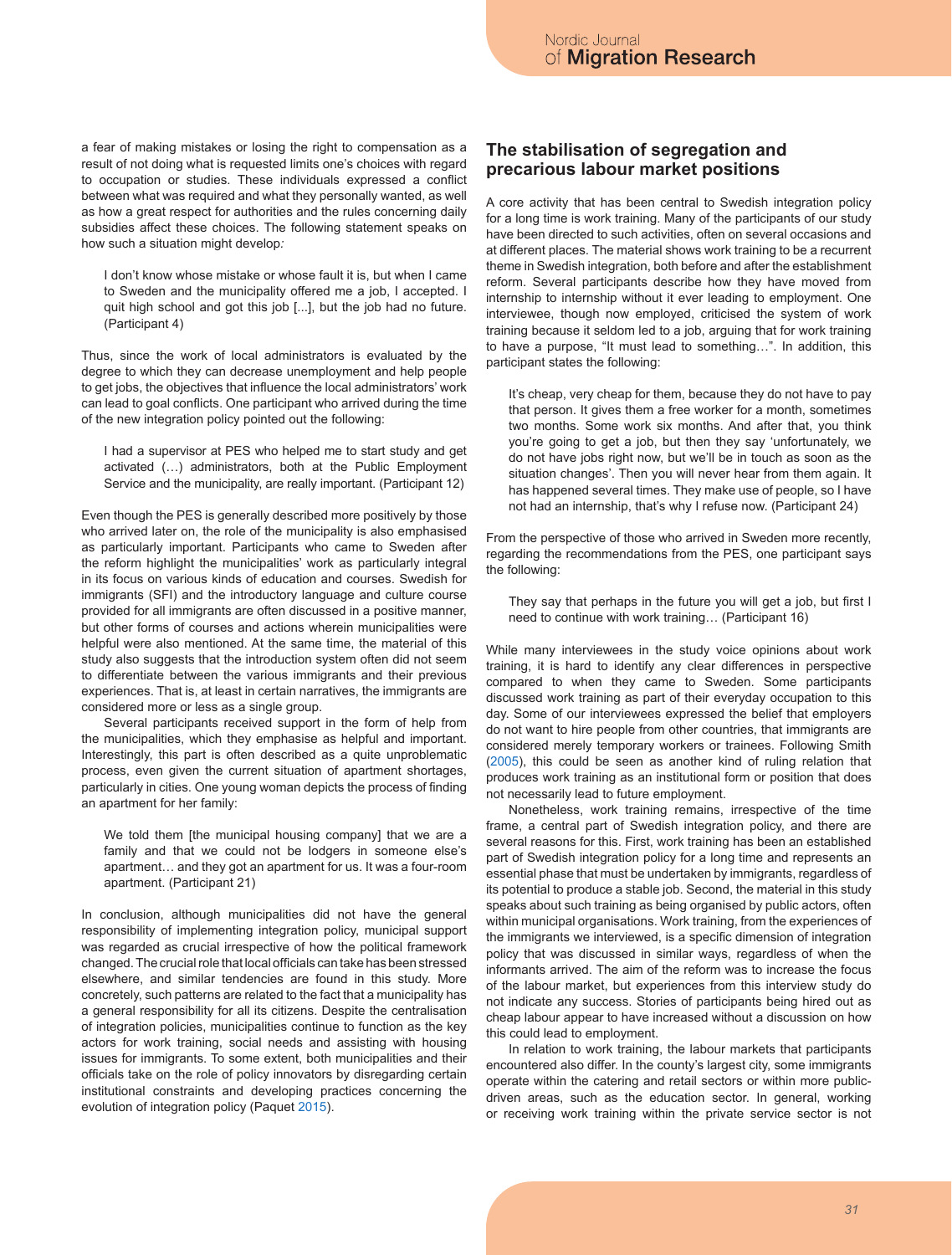uncommon. This situation varied slightly for interviewees who live in other municipalities within the county of Västernorrland. Among these, the most common jobs were in traditional public sectors such as education and caregiving, as well as municipally funded activities related to integration and cleaning. The participants also refer to how such circumstances, often mediated through ethnic networks, create specific labour markets for immigrants in the larger cities. However, such is not the case for the interviewees based in the smaller municipalities, where positions within the public sectors predominate.

# **Conclusions**

In this article, we set out to clarify the factors that frame immigrants' experiences by relating interview materials to the evolution of how integration policies are implemented. The experiences and concepts expressed by the participants were mapped to make visible the social and governance relationships between people, institutions and practices within the field of Swedish integration. The governance relationships articulated by our interviewees showed their connections to the ruling relations of national policies, local arrangements and the key actors of local integration practices.

In collecting the lived experiences of immigrants, this study provides numerous examples of how the amended integration policy affects those it was intended for, with the changing policy objectives producing real and tangible consequences for these people. In examining different stories of institutional support as well as stories of inclusion and exclusion in the Swedish labour market, we identified a number of areas that produced specific governing and ruling relations. Although the changing integration policies are the backdrop of this analysis, the ruling relations are visible in a number of different areas: work training and the labour market, local policy contexts and institutional practices and, finally, the crucial role of institutional actors.

Our analysis shows that the implementation of the establishment reform appears to have had several effects on immigrants. First, in accordance with the initial objective of the policy change, the PES has become a central factor in immigrants' lives. Based on the ideologies underlying an activation policy (Dahlstedt 2009), this appears to be a reasonable approach. However, cooperation between the PES and other actors is not fully cohesive, creating confusion and uncertainty for the individual, as the interviews have indicated. That the new policy and its shared responsibilities and complex forms for cooperation are hard to understand even for those who work with the implementation of it (Lidén, Nyhlén & Nyhlén 2015) indicates how challenging it is for the recipients of the support to navigate through it.

It is also clear that the ruling relations between immigrants and municipalities are different from those the immigrants have with the PES. When the municipalities were in charge, they took responsibility to the point of making themselves appear as developers of policy practices, even seeming to involve considerations to the local community (Nalbandian 1999; Paquet 2015). By contrast, the immigrants' narratives in this study speak of how the PES is oriented solely towards integration through work and not aspects of everyday living, such as childcare, housing, spare time and other aspects of life. The large-scale operation of the PES, compared by one interviewee to an industrial process, is quite far away from the charming depiction some informants gave of the previous system in which the municipality was in charge. A rapid turnover in personnel appears to add to the picture of the PES as a more impersonal agency following a strict protocol.

Moreover, narratives give life to how the field of integration policy area itself has served as an important foundation in aiding integration. The stories of immigrants concerning work as a social communicator and introduction guide show how newly arrived immigrants can be given tasks that not only help others but also provide an occupation. Different policies create different integration occupations, and it was common for those who arrived before 2010 to have a type of work profile framed by various introduction activities, such as refugee guide, integration officer, social communicator or introduction guide. Alternatively, this was not the case for those who arrived after the reform.

To conclude, this study has collected insightful narratives from those actually affected by policy reforms (Smith 2005). It contributes to filling a gap in the literature about the ways in which these transforming policies are implemented locally, from the point of view of those subjected to the shift.

**Lotta Brännström** is a PhD student in Public Health and the project leader of Open Campus at Mid Sweden University. Her PhD project is within the field of sexual violence, but her research interest also includes issues of immigration and integration policies.

**Katarina Giritli Nygren** is an Associate Professor in Sociology and the Director of the Forum for Gender Studies at Mid Sweden University. Her current research deals with different forms of governance relationships, with a focus on the processes of inclusion and exclusion in terms of gender, class and ethnicity in different contexts.

**Gustav Lidén** is an Associate Professor in Political Science at Mid Sweden University. Lidén's research focus is directed towards the local political arena, and his most recent research deals with variations in local migration and integration policy.

**Jon Nyhlén** is a PhD holder and Researcher in Political Science at Stockholm University. His research is carried out in the fields of migration, public administration and decision-making.

#### **Acknowledgements**

A previous version of this article was presented at the 18th Nordic Migration Conference in Oslo, Norway, August 11–12, 2016. We are grateful to the participants, as well as the two anonymous reviewers, for valuable comments.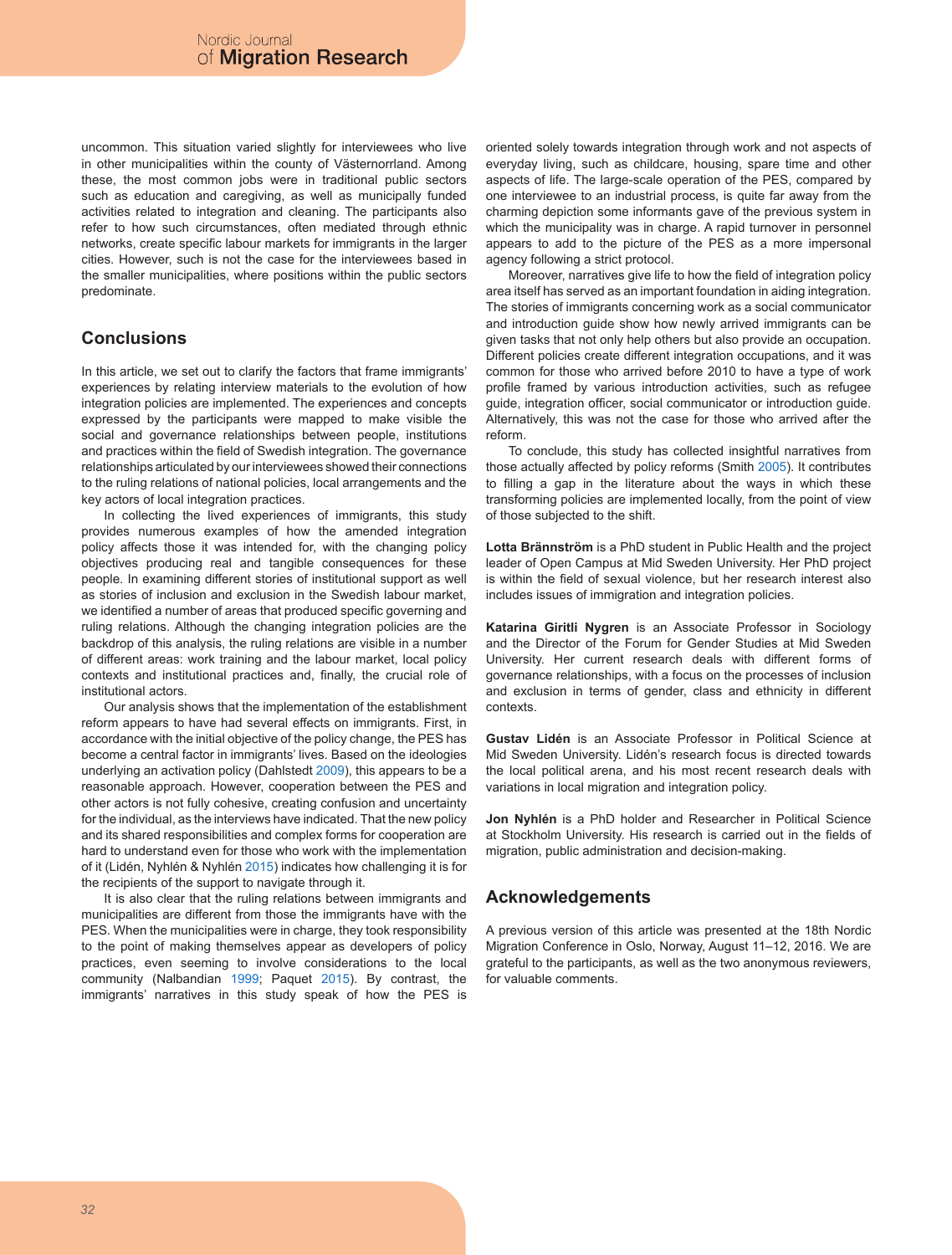#### **References**

Ager, A & Strang, A 2008, 'Understanding integration: a conceptual framework', *Journal of Refugee Studies*, vol. 21, no. 2, pp. 166- 191, DOI:10.1093/jrs/fen016.

- Andersson, R 2016 'Flyktingmottagandets geografi en flernivåanalys av integrationsutfallet för tio årskohorter av invandrare från Somalia, Irak och Iran' in *Mångfaldens dilemman - Boendesegregation och områdespolitik*, eds R Andersson, B Bengtsson, & G. Myrberg Gleerups, Malmö, pp. 39-74.
- Behtoui, A & Neergard, A 2010, 'Social capital and wage disadvantages among immigrant workers', *Work, Employment & Society*, vol. 24, pp. 761–79.
- Bengtsson, B & Borevi, K 2016, 'Mångfaldens vägskäl om integrationspolitikens stigberoende' in *Mångfaldens dilemmanmedborgarskap och integrationspolitik*, eds B Bengtsson, G Myrberg & R Andersson, Gleerups, Malmö, pp. 17-40.
- Borevi, K 2012, 'Sweden: the flagship of multiculturalism' in *Immigration policy and the Scandinavian welfare state 1945- 2010*, eds G Brochmann, & A Hagelund, Palgrave, New York, pp. 25-96.
- Brännström, L, Giritli-Nygren, K, Lidén, G & Nyhlén, J 2016, *Invandring till jobb – mottagande och etablering bland utrikes födda i Västernorrlands län*, RCR Working Paper Series, 2006:1, Mid Sweden University, Sundsvall.
- Caponio, T & Borkert, M 2010, *The local dimension of migration policymaking*, Amsterdam University Press, Amsterdam.
- Carling, J 2012, 'Collecting, analysing and presenting migration histories' in *Handbook of research methods in migration*, ed C Vargas-Silva, Edward Elgar, Cheltenham, pp. 137-162.
- Castles, S & Miller, J 1998 The age of migration : international population movements in the modern world, Palgrave: Basingstoke.
- Dahlstedt, M 2009, *Aktiveringens politik: demokrati och medborgarskap för ett nytt millennium*, Liber, Malmö.
- European Commission 2010, *Europe 2020. A strategy for smart, sustainable and inclusive growth*, Brussels.
- Hansen, P 2008, *EU:s migrationspolitik under 50 år: ett integrerat perspektiv på en motsägelsefull utveckling*, Studentlitteratur, Lund.
- Kamali, M 2005, *Sverige inifrån: röster om etnisk diskriminering: rapport,* Fritzes offentliga publikationer, Stockholm.
- Larsson, JK 2015, *Integrationen och arbetets marknad: hur jämställdhet, arbete och annat "svenskt" görs av arbetsförmedlare och privata aktörer*, Atlas Akademi, Stockholm.
- Lidén, G & Nyhlén, J 2015, 'Reception of refugees in Swedish municipalities: evidences from comparative case', *Migration and Development*, vol. 4, No. 1, pp. 55-71, DOI:10.1080/21632324 .2014.894178.
- Lidén, G, Nyhlén, J & Nyhlén, S 2015, 'Forced cooperation from above: the case of Sweden's Establishment reform', *Policy*

*Studies*, vol. 36, no. 5, pp. 468-486, DOI:10.1080/01442872.2 015.1089983.

- Lipsky, M 1980, *Street-level bureaucracy: dilemmas of the individual in public services*, Russell Sage Foundation, New York.
- Mulinari, D 2006, 'Den andra arbetskraften exotisering och rasism på arbetsplatsen' in: *Utredningen om makt, integration och strukturell diskriminering. Arbetslivets (o)synliga murar*. Rapport 2006:59, Fritzes, Stockholm.

Nalbandian, J 1999, 'Facilitating community, enabling democracy: new roles for local government managers', *Public Administration Review*, vol. 59, no. 3, pp. 187-197, DOI:10.2307/3109948.

- Paquet, M 2015, 'Bureaucrats as immigration policy-makers: the case of subnational immigration activism in Canada 1990-2010', *Journal of Ethnic and Migration Studies*, vol. 41, no. 11, pp. 1815-1835, DOI:10.1080/1369183X.2015.1023185.
- Proposition 1997/98: 16 s.1f 1997, Sverige, framtiden och mångfalden – från invandrarpolitik till integrationspolitik.
- Proposition 2009/10:60 2009, Nyanlända invandrares arbetsmarknadsetablering – egenansvar med professionellt stöd.
- Qvist, M 2016, 'Activation reform and inter-agency co-operation local consequences of mixed modes of governance in Sweden', *Social Policy & Administration*, vol. 50, no. 1, pp. 19-38, DOI:10.1111/spol.12124.
- Riksrevisionen 2014a, *Etableringslotsar fungerar länken mellan individen och arbetsmarknaden?*, Stockholm.
- Riksrevisionen 2014b, *Nyanländ i Sverige effektiva insatser för ett snabbt mottagande*, Stockholm.
- Rosenthal, G 2004, 'Biographical research' in *Qualitative research practice*, eds C Seale, G Gobo, JF Gubrium & D Silverman, Sage, London, pp. 48-64.
- Schierup, CU 2006, *'*Den sociala exkluderingen i Sverige. Migration, arbetsmarknad och välfärdsstat i förändring' in: *Utredningen om makt, integration och strukturell diskriminering. Arbetslivets (o) synliga murar. Rapport* 2006:59, Fritzes, Stockholm.
- Schierup, CU, Hansen, P & Castles, S 2006, *Migration, citizenship, and the European welfare state: a European dilemma,* Oxford University Press, Oxford.
- SFS 2010:197, Lag om etableringsinsatser för vissa nyanlända invandrare.
- Slavnic, Z (2007) Forskning och politik relaterat till småföretagande bland invandrare i Sverige, Länsstyrelsen, Östergötland.
- Smith, D 1987, *The everyday world as problematic: a feminist sociology*, Northeastern University Press, Boston.
- Smith, D 2005, *Institutional ethnography: a sociology for people,*  Rowman & Littlefield, Lanham.
- Squire, C 2013, 'From experience-centred to socioculturally-oriented approaches to narrative' in *Doing narrative research,* eds M Andrews, C Squire & M Tamboukou, Sage, London, pp. 47-71.